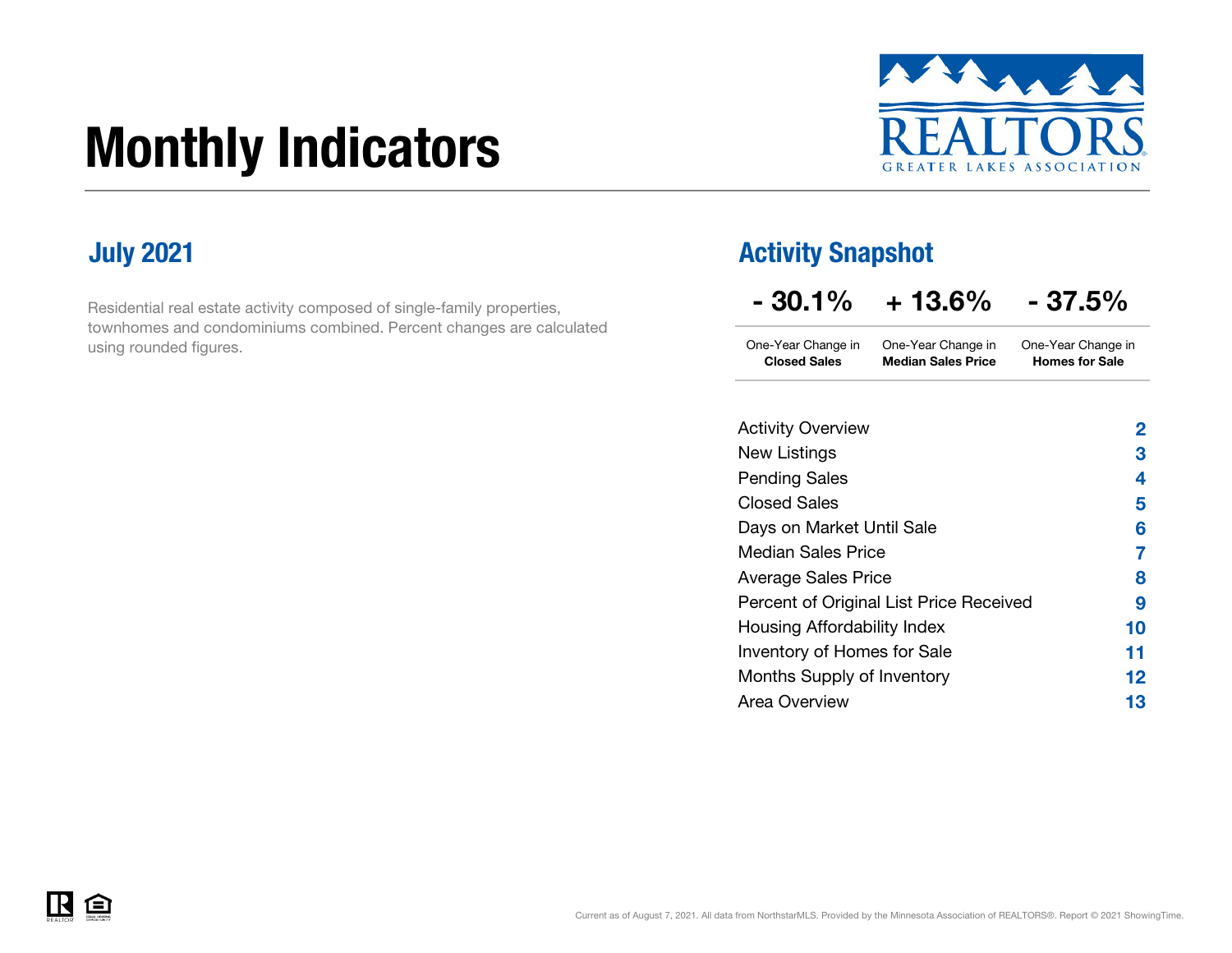### Activity Overview

Key metrics by report month and for year-to-date (YTD) starting from the first of the year.



| <b>Key Metrics</b>           | <b>Historical Sparkbars</b>                     | 7-2020    | 7-2021    | <b>Percent Change</b> | <b>YTD 2020 YTD 2021</b> |           | Percent Change |
|------------------------------|-------------------------------------------------|-----------|-----------|-----------------------|--------------------------|-----------|----------------|
| <b>New Listings</b>          | 7-2018<br>7-2019<br>7-2020<br>7-2021            | 756       | 774       | $+2.4%$               | 4,442                    | 4,071     | $-8.4%$        |
| <b>Pending Sales</b>         | 7-2018<br>7-2019<br>$7 - 2020$<br>$7 - 202$     | 829       | 601       | $-27.5%$              | 3,654                    | 3,392     | $-7.2%$        |
| <b>Closed Sales</b>          | 7-2018<br>7-2019<br>7-2021<br>7-2020            | 820       | 573       | $-30.1%$              | 3,064                    | 2,977     | $-2.8%$        |
| <b>Days on Market</b>        | 7-2018<br>7-2019<br>7-2020<br>$7 - 202$         | 69        | 23        | $-66.7%$              | 76                       | 42        | $-44.7%$       |
| <b>Median Sales Price</b>    | i i T<br>7-2018<br>7-2019<br>7-2020<br>7-2021   | \$220,000 | \$250,000 | $+13.6%$              | \$209,000                | \$238,250 | $+14.0%$       |
| <b>Avg. Sales Price</b>      | 7-2018<br>7-2019<br>7-2020                      | \$276,861 | \$291,698 | $+5.4%$               | \$245,253                | \$282,696 | $+15.3%$       |
| Pct. of Orig. Price Received | m<br>7-2018<br>7-2019<br>7-2020<br>7-2021       | 96.3%     | 101.0%    | $+4.9%$               | 95.6%                    | 99.5%     | $+4.1%$        |
| <b>Affordability Index</b>   | 7-2018<br>7-2019<br>7-2020<br>7-2021            | 138       | 120       | $-13.0%$              | 145                      | 126       | $-13.1%$       |
| <b>Homes for Sale</b>        | 7-2018<br>7-2019<br>7-2020<br>7-2021            | 1,534     | 959       | $-37.5%$              |                          |           |                |
| <b>Months Supply</b>         | n Billi<br>7-2018<br>7-2019<br>7-2020<br>7-2021 | 3.2       | 1.9       | $-40.6%$              |                          |           |                |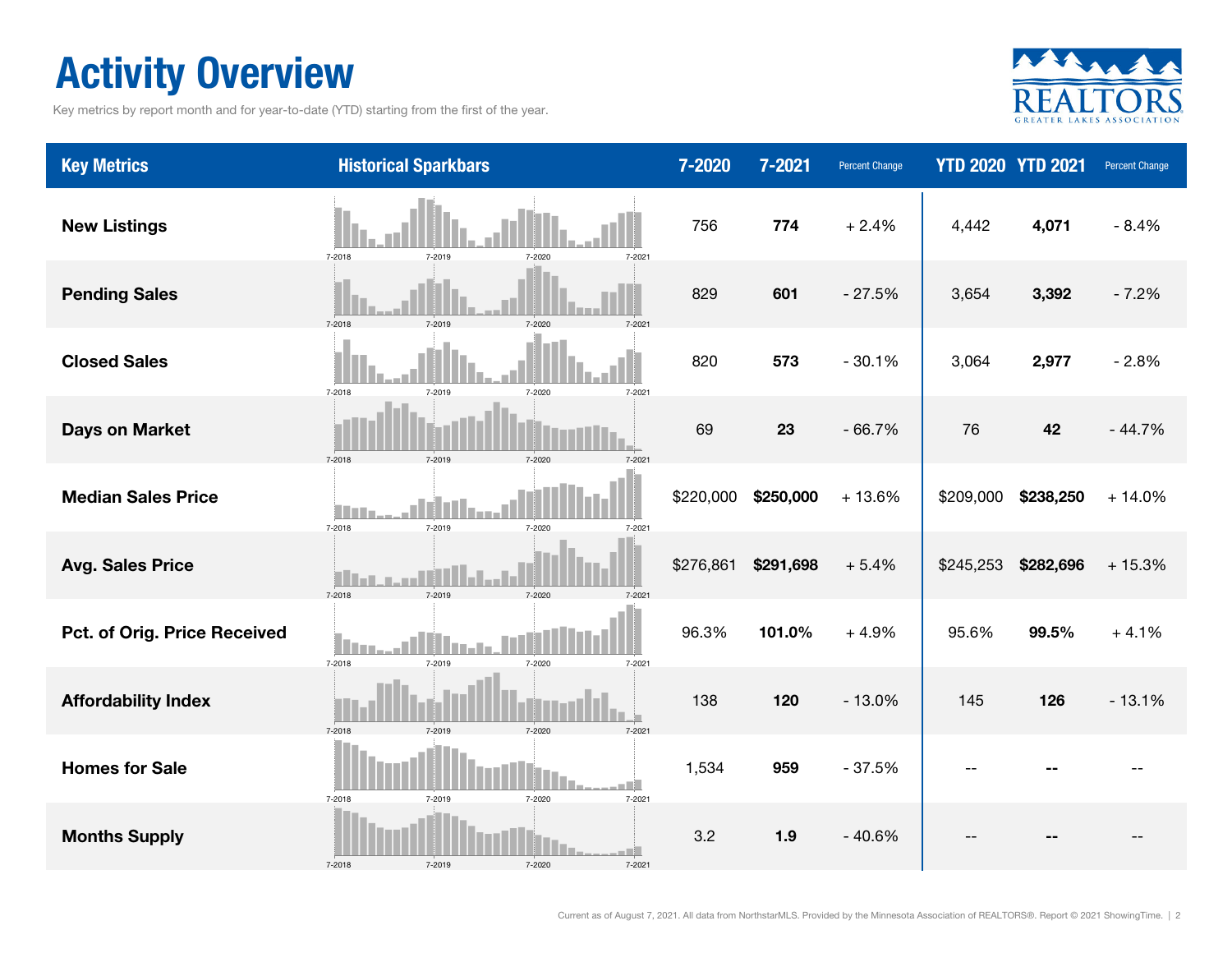### New Listings

A count of the properties that have been newly listed on the market in a given month.







| <b>New Listings</b> |     | <b>Prior Year</b> | <b>Percent Change</b> |
|---------------------|-----|-------------------|-----------------------|
| August 2020         | 764 | 779               | $-1.9%$               |
| September 2020      | 710 | 650               | $+9.2%$               |
| October 2020        | 471 | 501               | $-6.0\%$              |
| November 2020       | 282 | 280               | $+0.7%$               |
| December 2020       | 211 | 192               | $+9.9%$               |
| January 2021        | 265 | 333               | $-20.4%$              |
| February 2021       | 325 | 418               | $-22.2%$              |
| March 2021          | 560 | 658               | $-14.9%$              |
| April 2021          | 598 | 624               | $-4.2\%$              |
| May 2021            | 762 | 839               | $-9.2\%$              |
| June 2021           | 787 | 814               | $-3.3%$               |
| <b>July 2021</b>    | 774 | 756               | $+2.4%$               |
| 12-Month Avg        | 542 | 570               | -4.9%                 |

#### Historical New Listings by Month

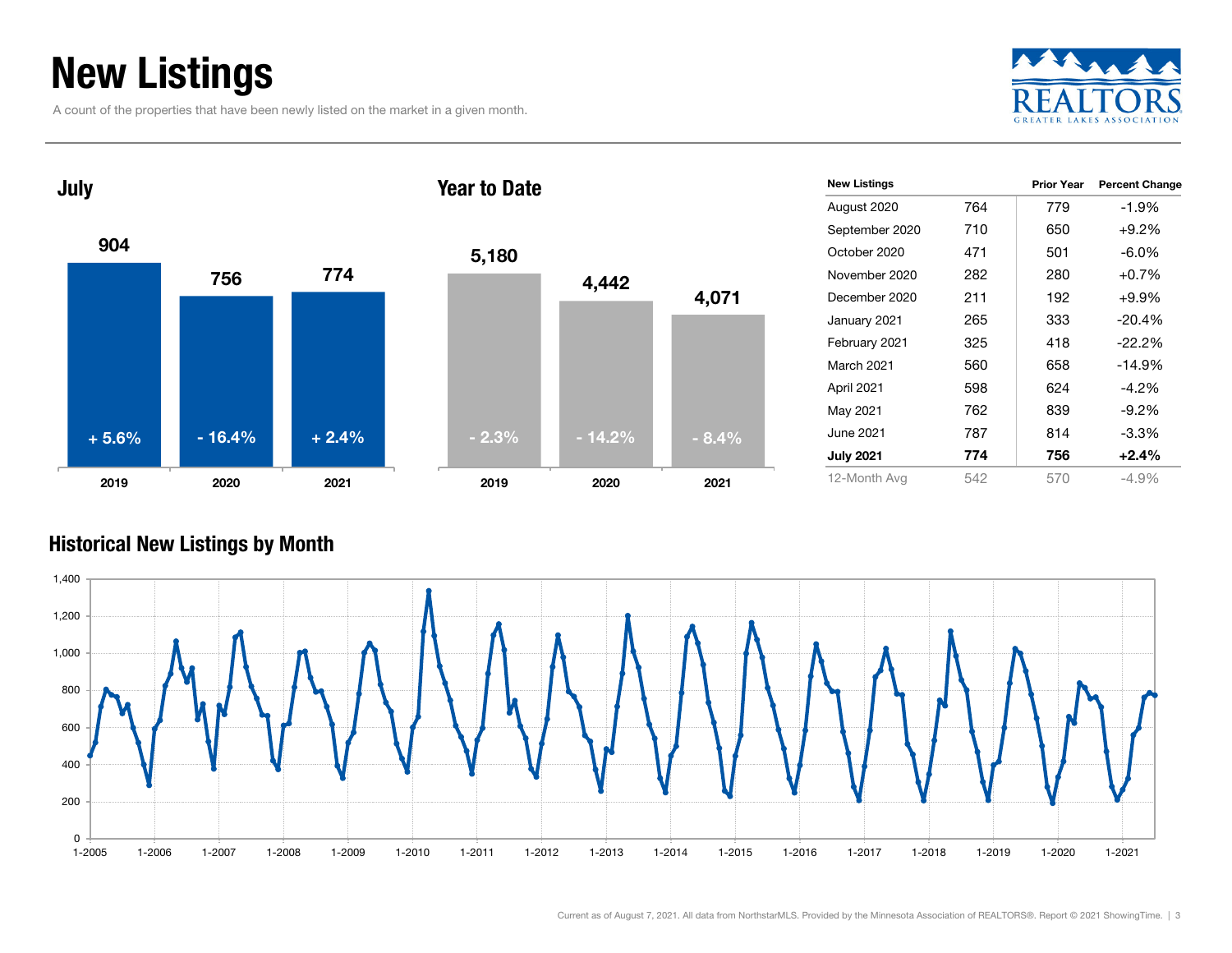### Pending Sales

A count of the properties on which offers have been accepted in a given month.





| <b>Pending Sales</b> |      | <b>Prior Year</b> | <b>Percent Change</b> |
|----------------------|------|-------------------|-----------------------|
| August 2020          | 753  | 663               | $+13.6%$              |
| September 2020       | 702. | 536               | $+31.0\%$             |
| October 2020         | 548  | 440               | $+24.5%$              |
| November 2020        | 376  | 305               | $+23.3%$              |
| December 2020        | 304  | 231               | +31.6%                |
| January 2021         | 294  | 265               | $+10.9%$              |
| February 2021        | 292  | 273               | $+7.0%$               |
| March 2021           | 501  | 400               | $+25.3%$              |
| April 2021           | 496  | 424               | +17.0%                |
| May 2021             | 605  | 663               | $-8.7\%$              |
| June 2021            | 603  | 800               | $-24.6%$              |
| <b>July 2021</b>     | 601  | 829               | $-27.5\%$             |
| 12-Month Avg         | 506  | 486               | $+4.1\%$              |

#### Historical Pending Sales by Month

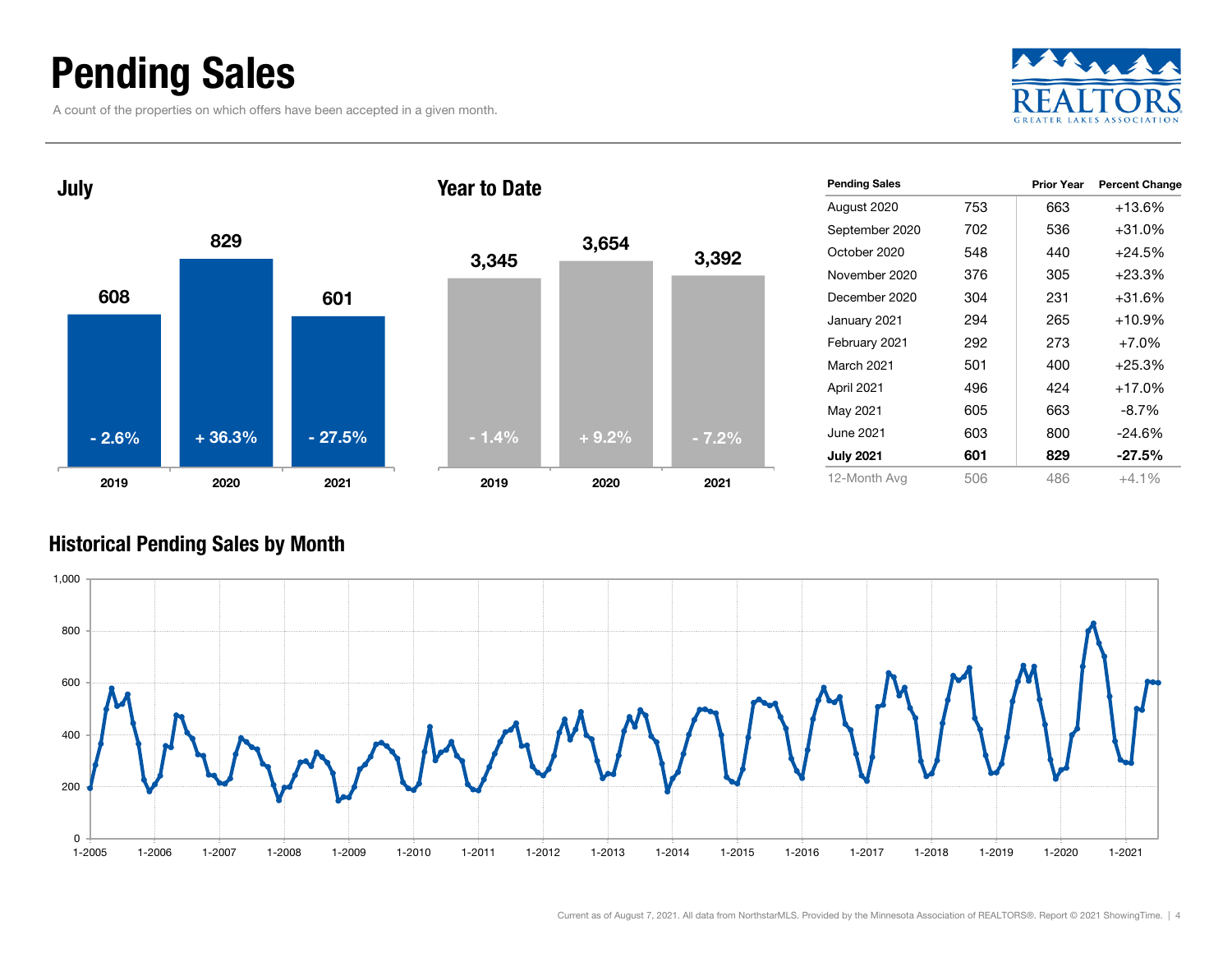### Closed Sales

A count of the actual sales that closed in a given month.





| <b>Closed Sales</b> |     | <b>Prior Year</b> | <b>Percent Change</b> |
|---------------------|-----|-------------------|-----------------------|
| August 2020         | 690 | 710               | -2.8%                 |
| September 2020      | 713 | 611               | $+16.7%$              |
| October 2020        | 739 | 539               | $+37.1%$              |
| November 2020       | 527 | 440               | $+19.8%$              |
| December 2020       | 446 | 316               | $+41.1%$              |
| January 2021        | 319 | 244               | $+30.7%$              |
| February 2021       | 249 | 201               | $+23.9%$              |
| March 2021          | 307 | 280               | $+9.6%$               |
| April 2021          | 405 | 341               | $+18.8%$              |
| May 2021            | 511 | 470               | $+8.7\%$              |
| June 2021 <b>.</b>  | 613 | 708               | $-13.4%$              |
| <b>July 2021</b>    | 573 | 820               | $-30.1%$              |
| 12-Month Avg        | 508 | 473               | $+7.4%$               |

#### Historical Closed Sales by Month

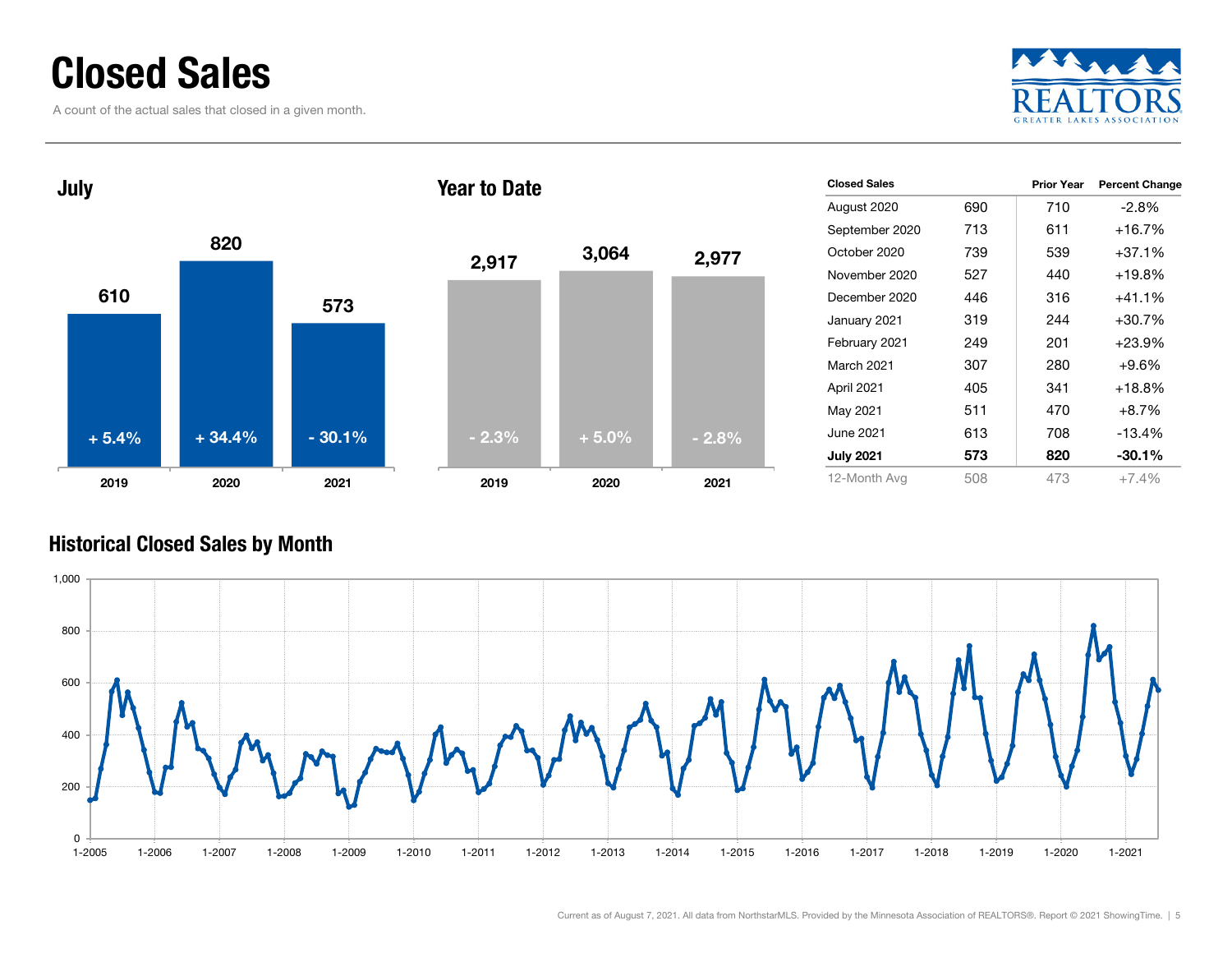### Days on Market Until Sale

Average number of days between when a property is listed and when an offer is accepted in a given month.





#### Historical Days on Market Until Sale by Month

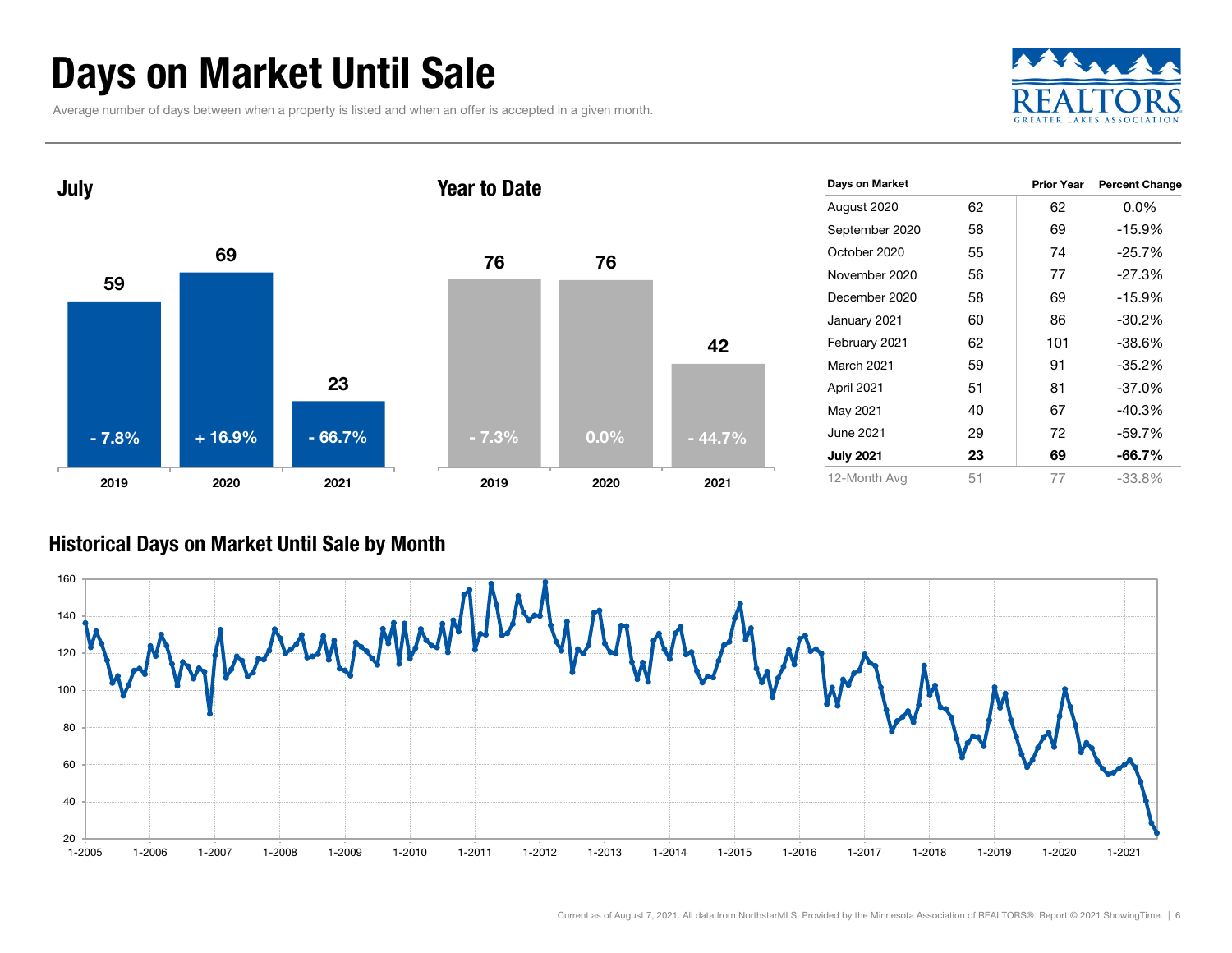### Median Sales Price

Point at which half of the sales sold for more and half sold for less, not accounting for seller concessions, in a given month.



July





| <b>Median Sales Price</b> |           | <b>Prior Year</b> | <b>Percent Change</b> |
|---------------------------|-----------|-------------------|-----------------------|
| August 2020               | \$225,000 | \$195,000         | $+15.4%$              |
| September 2020            | \$225,000 | \$198,500         | $+13.4%$              |
| October 2020              | \$232,250 | \$202,000         | $+15.0%$              |
| November 2020             | \$229,900 | \$184,000         | +24.9%                |
| December 2020             | \$225,000 | \$177,000         | $+27.1%$              |
| January 2021              | \$206,100 | \$177,500         | $+16.1\%$             |
| February 2021             | \$211,500 | \$174,500         | $+21.2%$              |
| March 2021                | \$202,000 | \$190,750         | $+5.9%$               |
| April 2021                | \$236,150 | \$199,900         | $+18.1%$              |
| May 2021                  | \$243,000 | \$219,750         | +10.6%                |
| June 2021                 | \$260,000 | \$216,000         | $+20.4%$              |
| <b>July 2021</b>          | \$250,000 | \$220,000         | +13.6%                |
| 12-Month Avg              | \$228,825 | \$196,242         | $+16.6%$              |

#### Historical Median Sales Price by Month

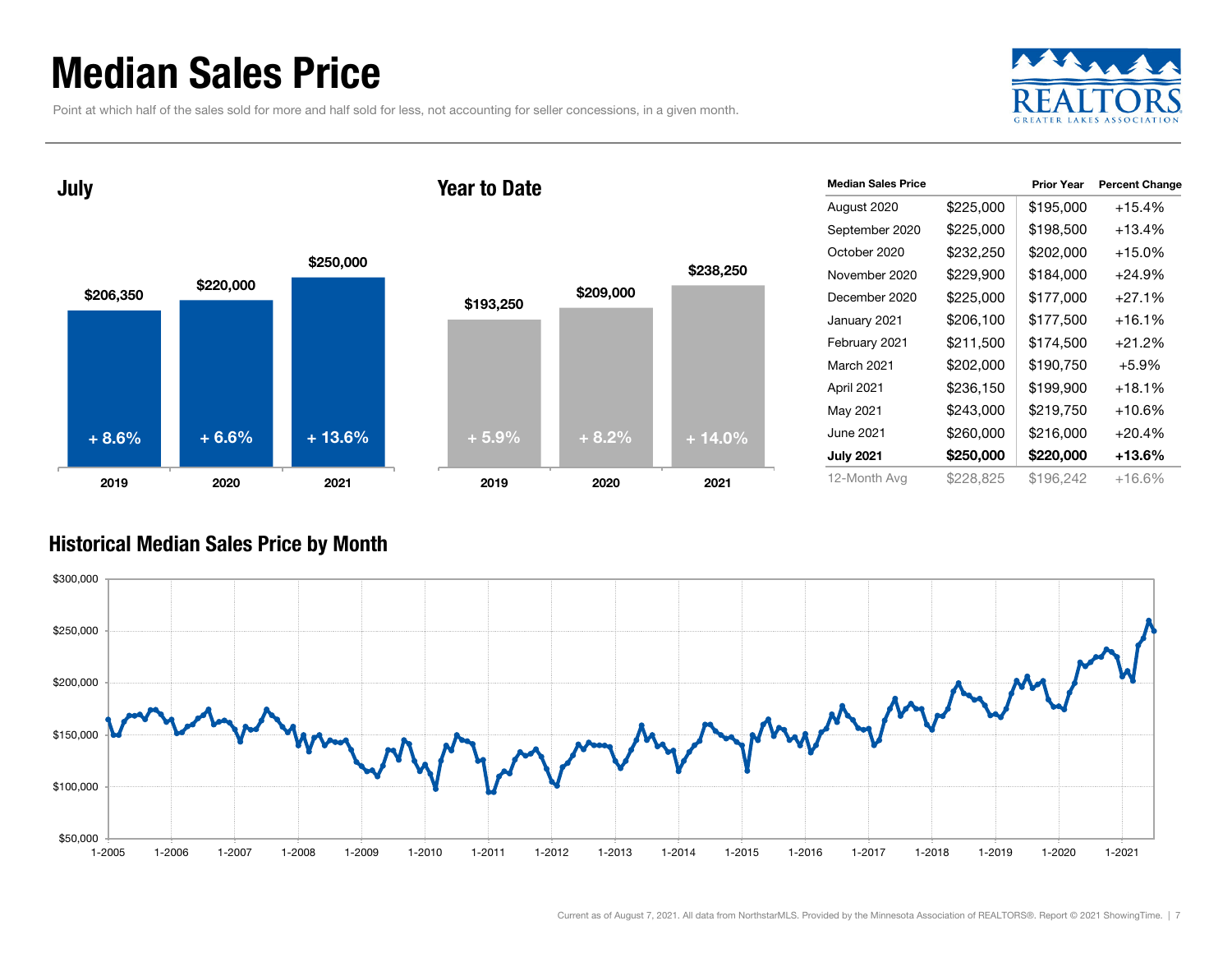### Average Sales Price

Average sales price for all closed sales, not accounting for seller concessions, in a given month.



\$234,860 \$276,861 \$291,698 2019 2020 2021 July \$223,556 2019Year to Date+ 3.3% $+ 17.9\%$   $+ 5.4\%$ 

|           |           | \$282,696 |
|-----------|-----------|-----------|
| \$223,556 | \$245,253 |           |
|           |           |           |
|           |           |           |
|           |           |           |
|           |           |           |
| $+1.6%$   | $+9.7%$   | $+15.3%$  |
|           |           |           |
| 2019      | 2020      | 2021      |

| Avg. Sales Price |           | <b>Prior Year</b> | <b>Percent Change</b> |
|------------------|-----------|-------------------|-----------------------|
| August 2020      | \$273,721 | \$235,461         | $+16.2%$              |
| September 2020   | \$267,662 | \$242,400         | $+10.4%$              |
| October 2020     | \$304,976 | \$244,409         | $+24.8%$              |
| November 2020    | \$284,851 | \$214,369         | $+32.9%$              |
| December 2020    | \$263,159 | \$230,616         | $+14.1\%$             |
| January 2021     | \$250,098 | \$207,816         | $+20.3%$              |
| February 2021    | \$248,585 | \$209,747         | $+18.5%$              |
| March 2021       | \$235,327 | \$230,185         | $+2.2%$               |
| April 2021       | \$275,162 | \$216,336         | $+27.2\%$             |
| May 2021         | \$309,560 | \$250,458         | $+23.6\%$             |
| June 2021        | \$311,585 | \$248,076         | $+25.6%$              |
| <b>July 2021</b> | \$291,698 | \$276,861         | $+5.4%$               |
| 12-Month Avg     | \$276,365 | \$233,894         | $+18.2%$              |

#### Historical Average Sales Price by Month

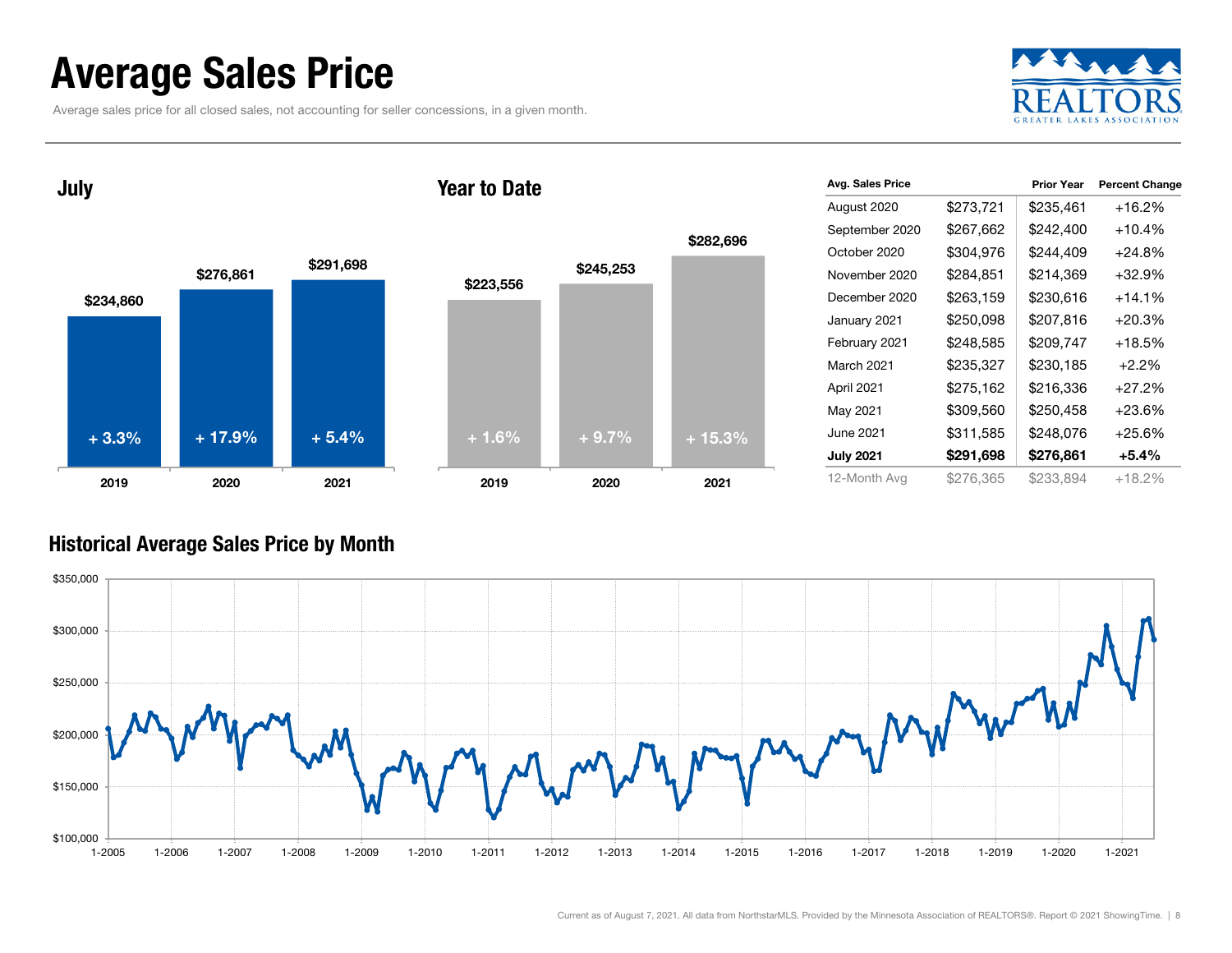### Percent of Original List Price Received

Percentage found when dividing a property's sales price by its original list price, then taking the average for all properties sold in a given month, not accounting for seller concessions.



96.1%96.3% 101.0% 2019 2020 2021 July 95.5% 95.6% 99.5% 2019 2020 2021 Year to Date0.0% $\%$  + 0.2% + 4.9% + 0.5% + 0.1% + 4.1%

| Pct. of Orig. Price Received |        | <b>Prior Year</b> | <b>Percent Change</b> |  |  |
|------------------------------|--------|-------------------|-----------------------|--|--|
| August 2020                  | 96.8%  | 95.6%             | $+1.3%$               |  |  |
| September 2020               | 97.1%  | 94.2%             | $+3.1%$               |  |  |
| October 2020                 | 97.5%  | 94.0%             | $+3.7%$               |  |  |
| November 2020                | 97.2%  | 93.2%             | $+4.3%$               |  |  |
| December 2020                | 96.5%  | 94.3%             | $+2.3%$               |  |  |
| January 2021                 | 96.6%  | 93.5%             | $+3.3\%$              |  |  |
| February 2021                | 95.7%  | 92.4%             | $+3.6\%$              |  |  |
| March 2021                   | 96.9%  | 95.6%             | $+1.4%$               |  |  |
| April 2021                   | 99.3%  | 95.3%             | $+4.2%$               |  |  |
| May 2021                     | 100.5% | 95.7%             | $+5.0%$               |  |  |
| June 2021                    | 101.8% | 96.3%             | $+5.7%$               |  |  |
| <b>July 2021</b>             | 101.0% | 96.3%             | $+4.9%$               |  |  |
| 12-Month Avg                 | 98.1%  | 94.7%             | +3.6%                 |  |  |

#### Historical Percent of Original List Price Received by Month

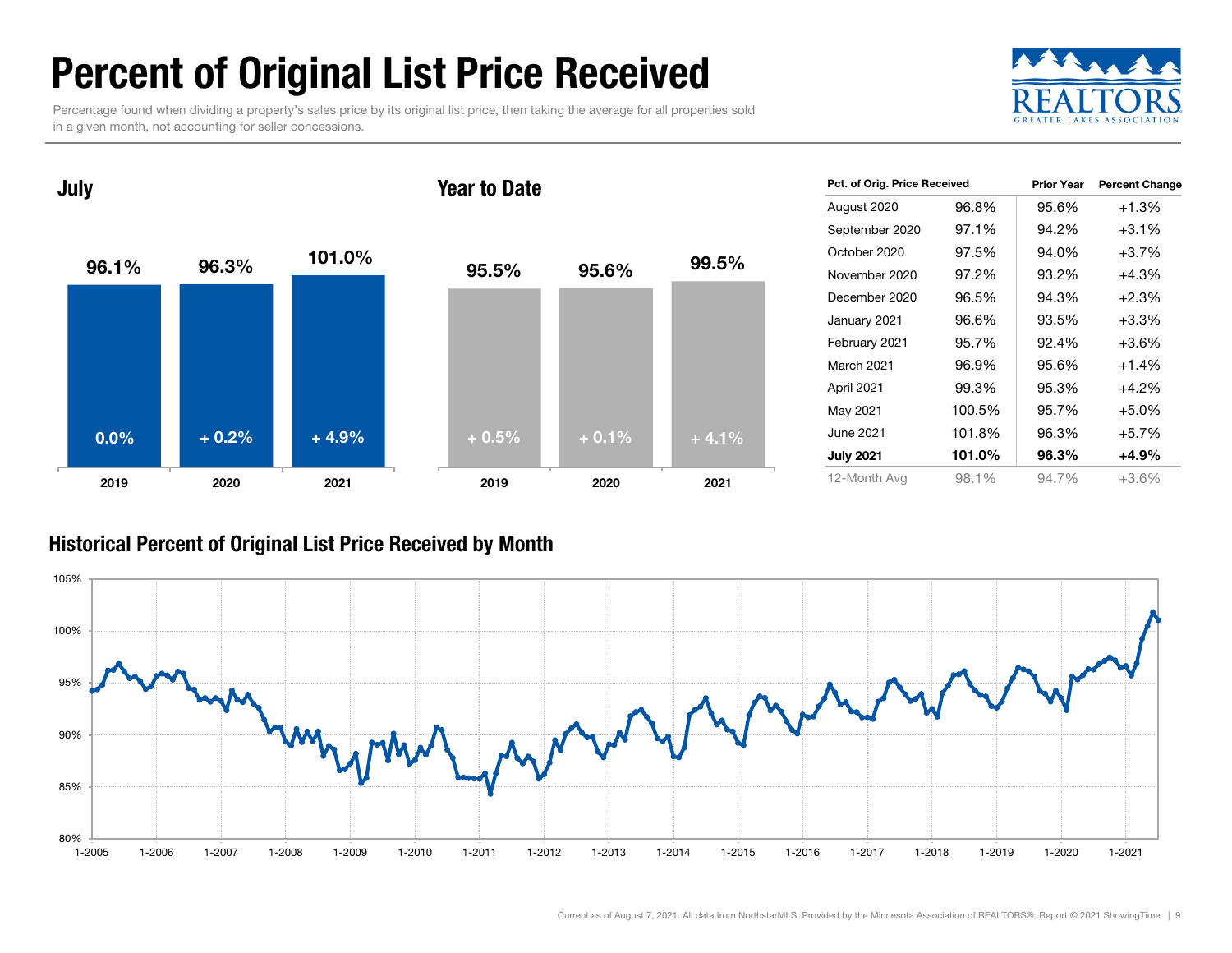## Housing Affordability Index

This index measures housing affordability for the region. For example, an index of 120 means the median household income is 120% of what is necessary to qualify for the median-priced home under prevailing interest rates. A higher number means greater affordability.





| <b>Affordability Index</b> |     | <b>Prior Year</b> | <b>Percent Change</b> |
|----------------------------|-----|-------------------|-----------------------|
| August 2020                | 136 | 148               | $-8.1%$               |
| September 2020             | 136 | 144               | $-5.6%$               |
| October 2020               | 133 | 143               | $-7.0\%$              |
| November 2020              | 135 | 154               | $-12.3%$              |
| December 2020              | 138 | 160               | $-13.8%$              |
| January 2021               | 149 | 163               | $-8.6%$               |
| February 2021              | 138 | 168               | $-17.9%$              |
| March 2021                 | 145 | 148               | $-2.0%$               |
| April 2021                 | 127 | 148               | $-14.2%$              |
| May 2021                   | 123 | 134               | $-8.2\%$              |
| June 2021                  | 114 | 139               | $-18.0%$              |
| <b>July 2021</b>           | 120 | 138               | $-13.0\%$             |
| 12-Month Avg               | 133 | 149               | $-10.7%$              |

#### Historical Housing Affordability Index by Mont h

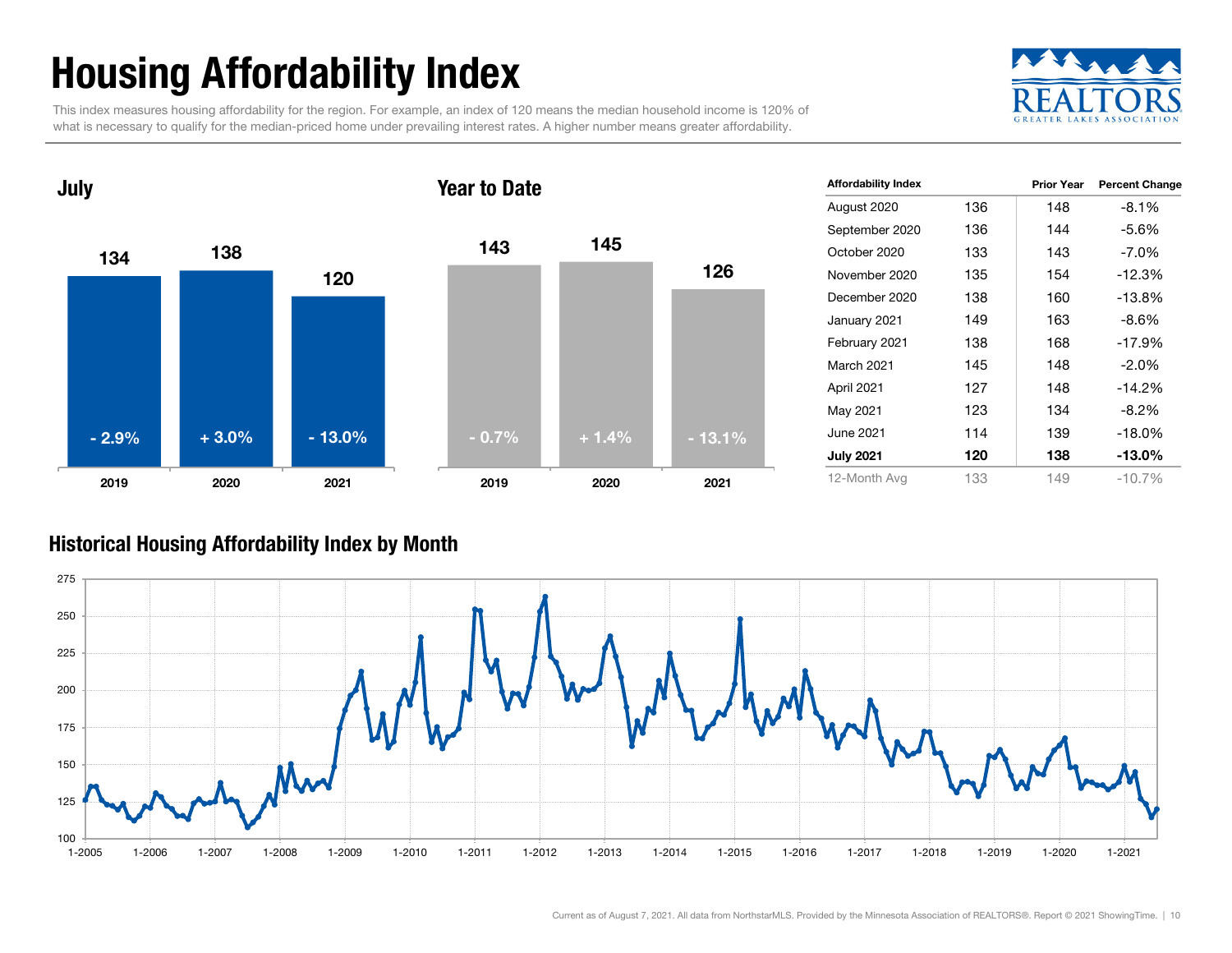### Inventory of Homes for Sale

The number of properties available for sale in active status at the end of a given month.





#### Historical Inventory of Homes for Sale by Month

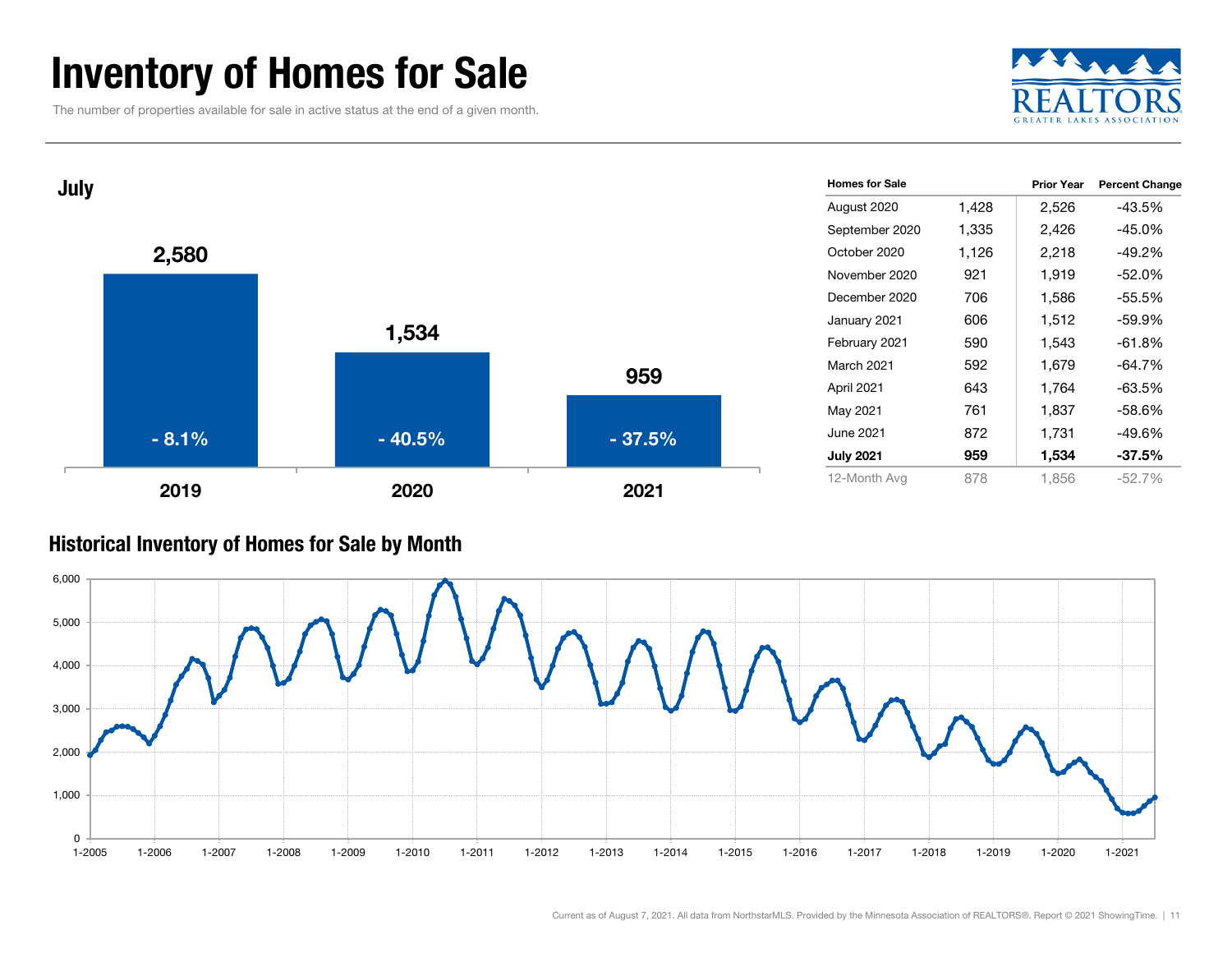### Months Supply of Inventory

The inventory of homes for sale at the end of a given month, divided by the average monthly pending sales from the last 12 months.





#### Historical Months Supply of Inventory by Month